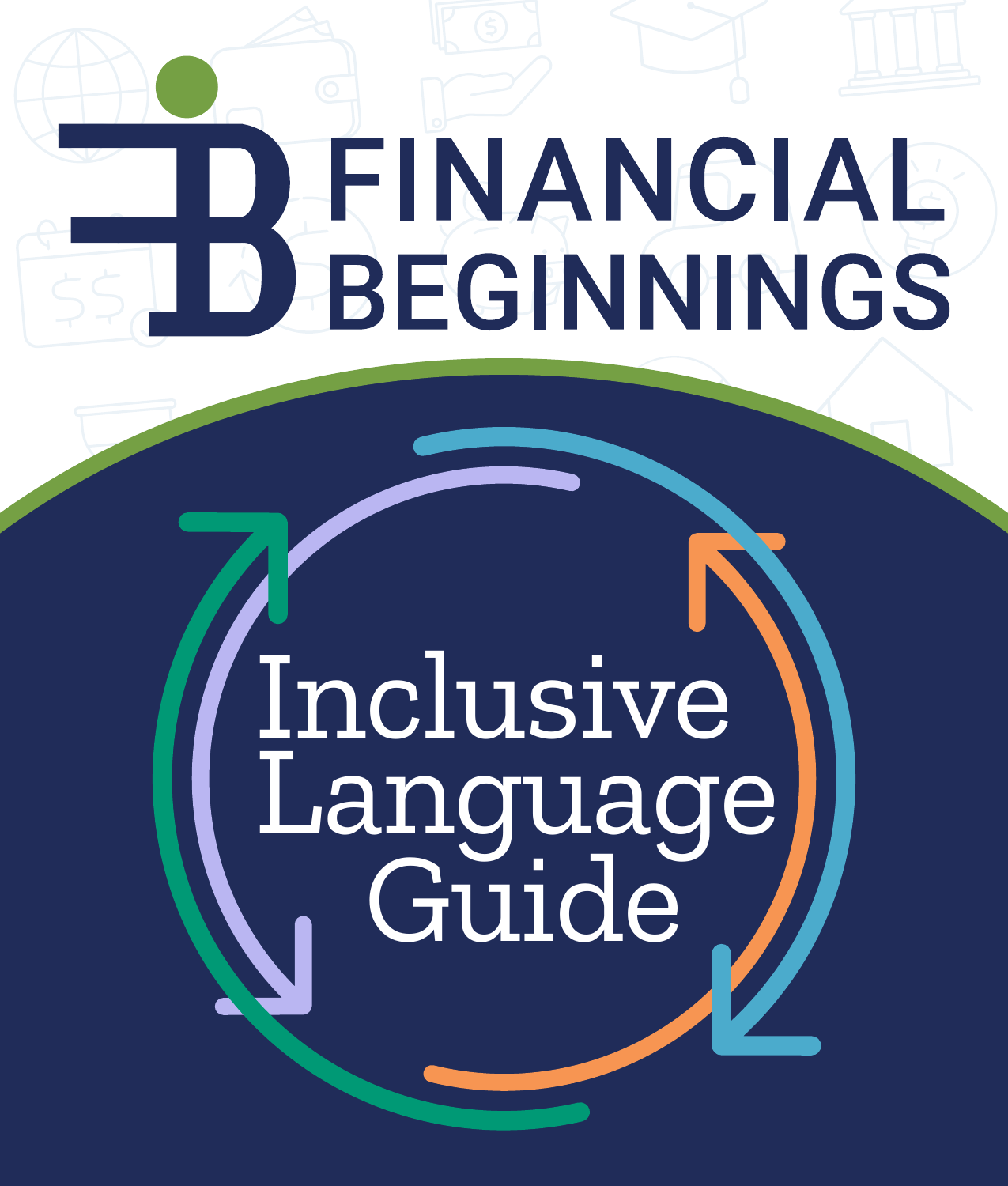# **Contents**

### **PURPOSE**

**Page 1**

**IMPORTANT DEFINITIONS Page 2 and 3**

**GUIDING PRINCIPLES TERMS AND PHRASES TO AVOID Page 4**

**ADDITIONAL CONSIDERATIONS Page 5 and 6**

**Inclusive Language Guide 2022**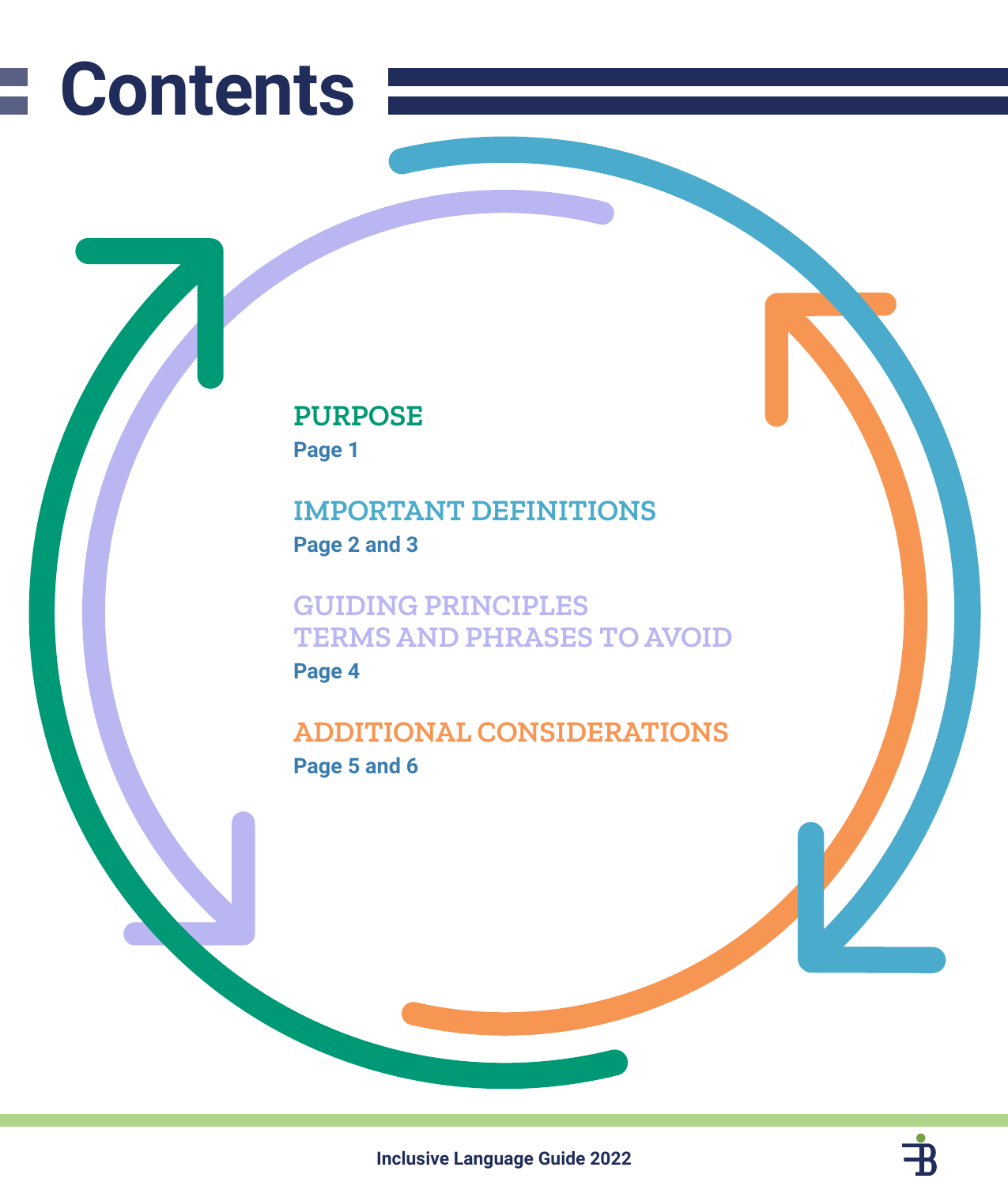# **Purpose**

**The purpose of our Inclusive Language Guide is to encourage the use of language that:**

- Welcomes all people
- Acknowledges, accepts, and celebrates differences
- Includes, rather than excludes

Our **Inclusive Language Guide** is intended to educate and inspire our entire organization and all stakeholders to continue striving to live out our **Equity Statement:**

"We recognize that the greater need to serve minoritized and marginalized populations stems from a long-rooted history of systemic oppression, which has excluded these populations from having equitable access to financial knowledge and sound resources."



"Sticks and stones may break my bones, but words will never hurt me," **is an old adage and idiom used in response to verbal abuse, bullying in school or work, or an insult on any day of our life. But the reality is − words have meaning and they carry power.**

Financial Beginnings values making all people feel seen, safe, and included. As an organization, we strive to be cognizant of the words we use and how those words could impact others. We assume positivity, and interpret others' words in the most charitable light.

**PLEDGE**

**As an organization, we pledge to utilize this statement and these guidelines in all aspects of our work, and will continue to report on what we're doing.**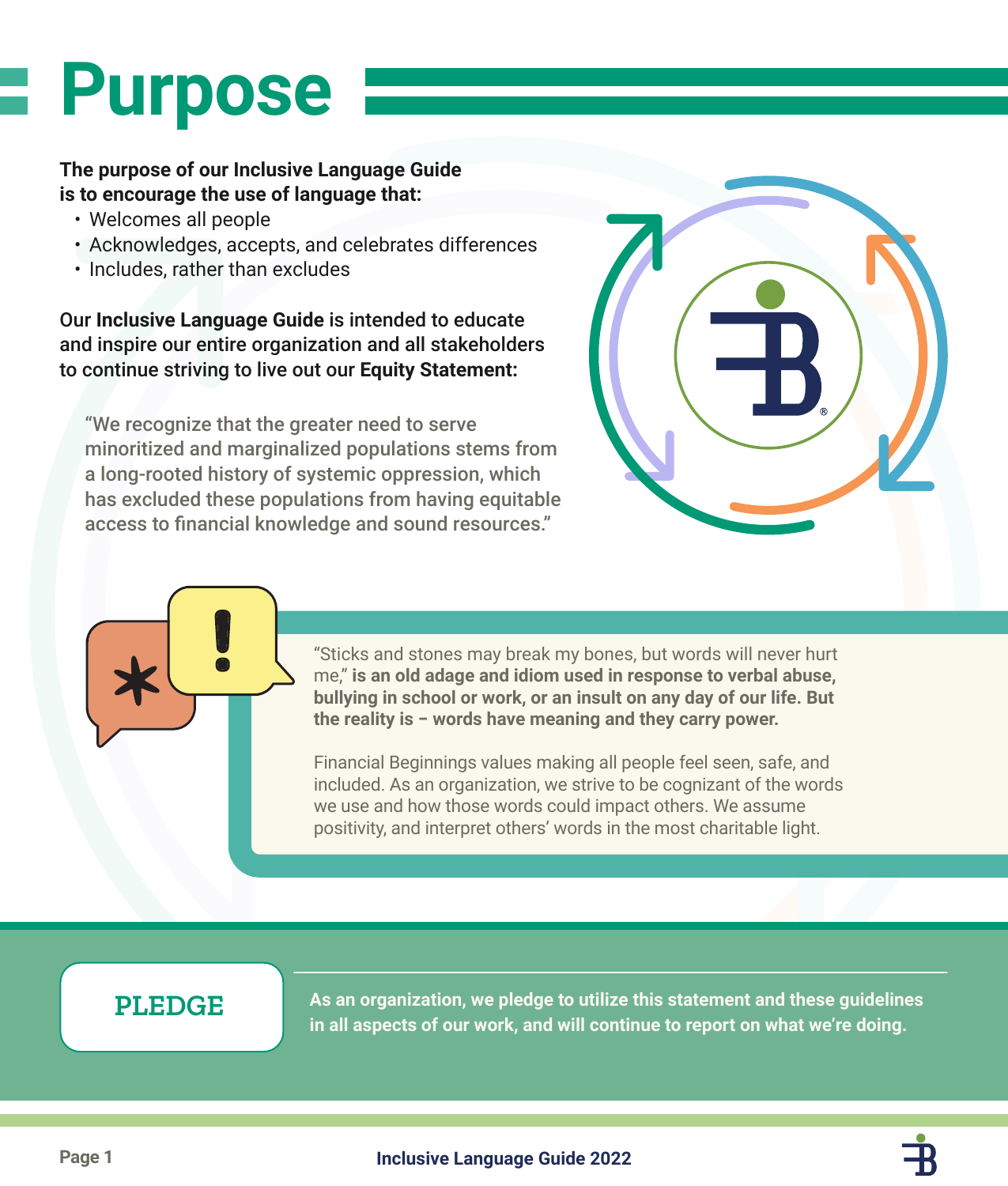# **Important Definitions**

#### **Ableism**

The presumption that the unique needs of people with disabilities should not be considered and are not factored into decision making.

#### **Access**

An individual or group's ability to overcome obstacles to entry and/or participation.

#### **Accessibility**

The degree to which a product or service has embedded barriers that restrict someone's ability to avail of those products or services. Those barriers can be physical, cultural, religious, linguistic, and more.

#### **Ally**

Term used to describe a person from one particular identity group advocating on behalf of a person or community from a different identity group. Term is typically used when describing a person's support for another identity group's fight against injustices. Allyship is distinct from solidarity, as it emphasizes unique identities.

#### **Affinity Groups**

A group of people linked together by a common interest or purpose.

#### **Belonging**

Feeling that you are celebrated and not merely tolerated when you are within an environment.

#### **BIPOC**

A term used to unite all people of color while highlighting the extensive history of oppression and systemic racism experienced specifically by Black and Indigenous people. The term is not to be used to define a person or individual.

#### **Climate**

Being aware of the room/space you are in and those that are within it. Awareness is a major factor when gauging the climate of your vicinity.

#### **Cultural Competence**

To have a respect and understanding for, and be able to positively interact with, people with cultural practices and beliefs that are different from your own.

#### **Cultural Responsiveness**

The desire and willingness to adapt your engagement with those of different cultural backgrounds from your own. To meet people where they are culturally as a form of respect and empowerment, and to see those cultural differences as strengths and assets.

#### **Dominant Culture**

The standards, norms, beliefs, and behaviors that represent the majority of a given context  $-$  whether it be within, but not limited to, an organization, community, or country. Understanding what the dominant culture is in any given context is a key step in understanding who or what is potentially being excluded or marginalized.

#### **Equity**

Prioritizing the needs and perspectives of those who have traditionally been marginalized, oppressed, or excluded from having a seat at the table. Intentional redistribution of resources and opportunities to better serve those who haven't been at the center of the conversation, or leading the conversation, to create equal opportunities in a society or group. Some lenses that can be used to analyze equity include, but are not limited to, race, gender, sexual orientation, religion, and physical and mental abilities.

#### **Inclusion**

An environment that engages multiple perspectives, creating intentional space to include perspectives and voices from marginalized, minoritized, and underrepresented groups, and gives those voices the opportunity to shape culture and policy. Creating and sustaining practices that encourage and allow all people in a group or community to feel empowered to be fully themselves and have their needs met. These practices develop a culture where their voices are meaningfully represented in decision-making.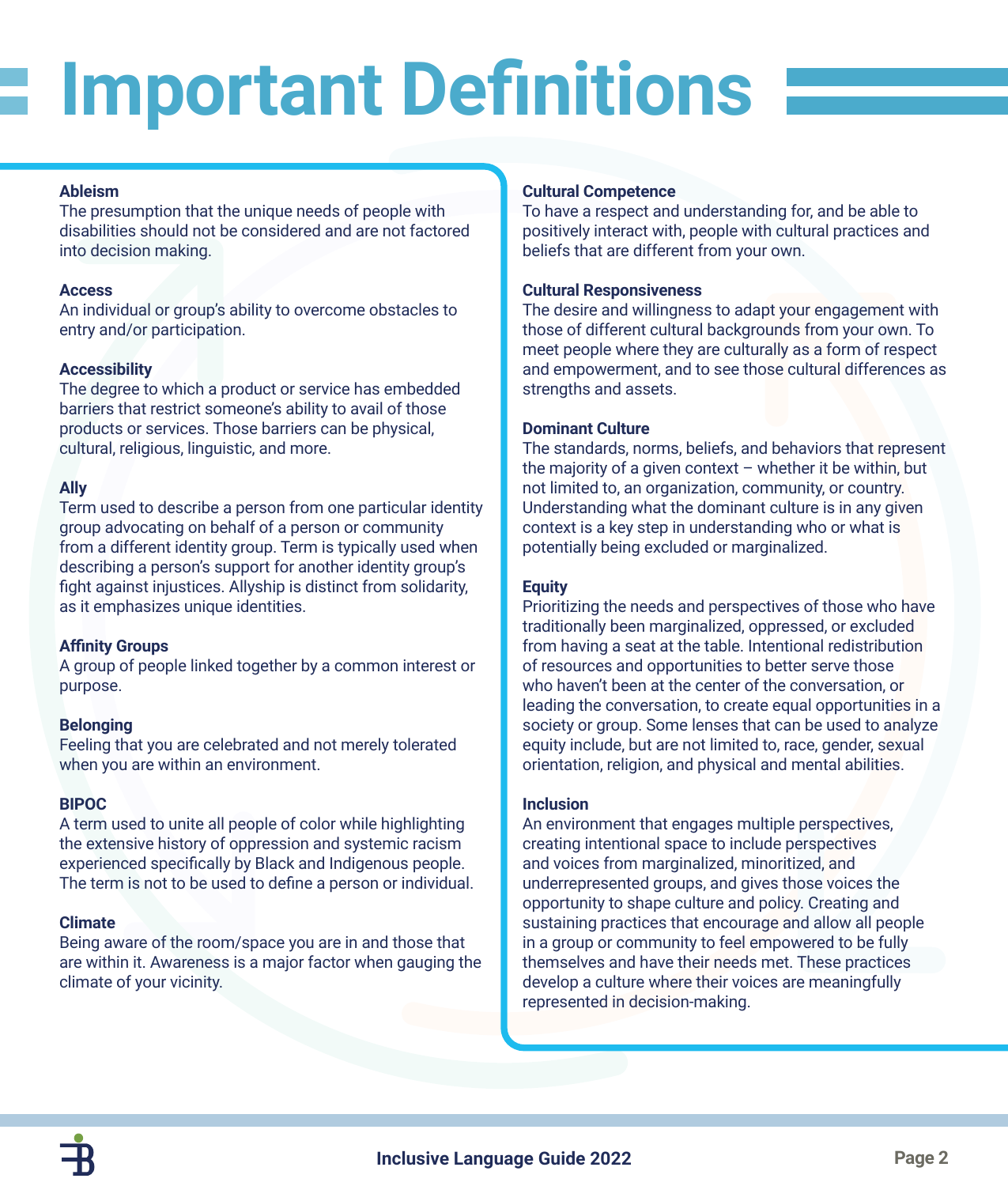# **Important Definitions**

#### **LGBTQIA+**

Financial Beginnings DEI Committee uses "LGBTQIA+" as an inclusive term for simplicity, except when describing research studies explicitly focused on more narrowlyspecific communities.

#### **LMI**

Low-to-Moderate Income or LMI is determined using the median income set by the U.S. Census Bureau every ten years for income level category of geographies. At FB, we primarily serve LMI students. For schools, LMI% is interchangeable with Free Reduced Lunch %, which is the percentage of students enrolled who qualify for free or reduced lunch.

#### **LMI Location**

At FB, a location is designated as LMI if 50% or more of the learners at the location qualify for free or reduced lunch. Therefore, all students will be counted as LMI at LMI designated locations.

#### **Marginalized**

Marginalized refers to the act of treating a person or group as though they are insignificant by isolating and/or disempowering them. The term marginalized describes the person or group that is treated insignificantly, pushed to the margins of society, and rendered powerless.

#### **Minoritized**

Minoritized refers to individuals or groups that are different in race, religious creed, nation of origin, sexuality, and/or gender and as a result of social constructs have less power or representation compared to other individuals or groups in society. Minoritizing also refers to individuals being forced into a group that is mistreated, discriminated against, or faces prejudices including but not limited to ableism, racism, homophobia, and Islamophobia.

#### **POC**

A term used to unite people from different backgrounds, sharing the commonalities they have all faced in a predominantly white society. Acronym for person/people of color.

#### **Solidarity**

A human-centered approach to fighting for social justice and against injustices that emphasizes the collective struggle, that an injustice against one is an injustice against all. Solidarity is an approach distinct from allyship, as it emphasizes shared humanity.

#### **Systemic Oppression**

Systemic mistreatment of people within a social identity group, supported and enforced by society and its institutions, solely based on a person's membership in a social group.

#### **Systemic Racism**

Systems and structures that have procedures or processes that disadvantage BIPOC communities. This manifests as discrimination in many areas, such as education, criminal justice, health care, employment, housing, and political representation.

#### **Underrepresented/Underserved**

Individuals and/or communities with a low socio-economic status, racial and ethnic minorities, or both.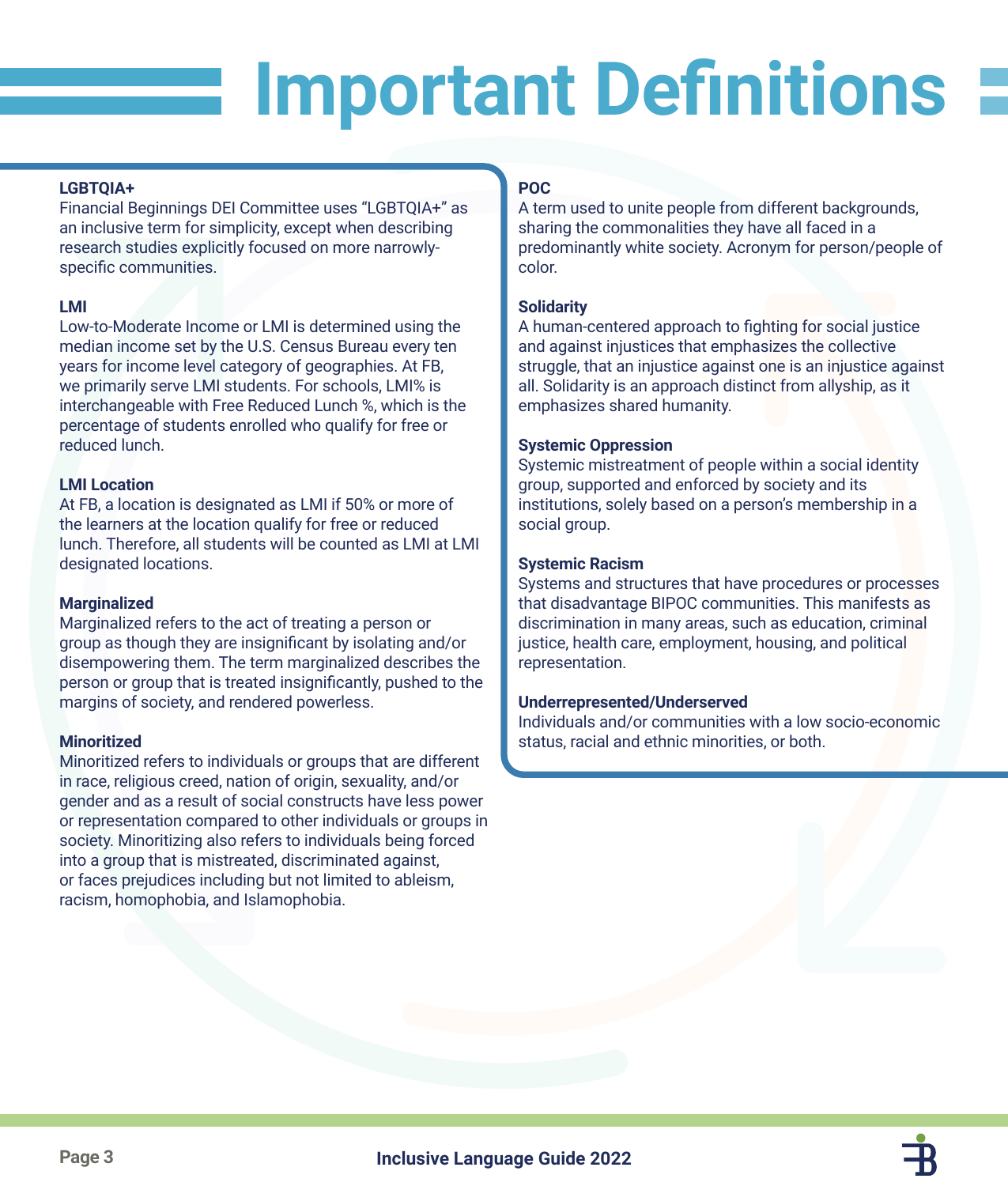# **Guiding Principles**

#### **Universal Phrases**

Use language and terms that do not alienate certain people or groups. Avoid business/industry jargon, acronyms when possible and even some seemingly "common" idioms, which don't translate well globally. If necessary to use, be sure to define and explain the phrase in simple terms. (i.e., FB, CRA, LMI)

#### **Self-Identification**

If you're ever unsure, or it's unclear, just ask. Give every person the opportunity to self-identify.

#### **"Normal"**

Avoid using the word "normal" as a comparison group as it can stigmatize people who are different and imply they are abnormal. Terms like "non-white" position white people as the norm, and everyone else as a deviation or variation. Avoid these and other similar terms.

**Always put people before their characteristics.**

## **mentally ill person with a mental health issue** prisoner, convict ---- person who is/has been incarcerated **slave person who is/was enslaved homeless person person experiencing houselessness wheelchair-bound person who uses a wheelchair victim, survivor person who has experienced... person who has been impacted by... AVOID SUGGESTED**

# **Terms and Phrases to Avoid**

#### **Guys**

This is gendered language, and should be avoided when addressing a co-ed group. Replace with: gender-neutral language such as: folks, people, you all, etc.

#### **Girls/Ladies/Gals**

Women over 18 are not "girls," while "ladies" and "gals" are both potentially patronizing. Replace with: women

#### **Minority**

Not all marginalized groups are minorities, and a broader term is generally inclusive of more than race and gender. Also, the use of "minority" may imply inferior social position. Replace with: minoritized, underrepresented groups, marginalized groups

#### **Indian/American Indian**

This language dates back to Christopher Columbus and naming a people on a Anglo-Saxon perception. It implies that these nations are only defined by how they were perceived by Europeans after 1492, when their people were massacred. Replace with: native, indigenous, First Peoples

#### **Lame**

Insensitive term that was originally used to reference people with reduced mobility, then became a synonym for "uncool." Neither use is acceptable. Replace with: person with reduced mobility, disabled, person with a disability

**Handicap/Handicapped** Disability rights activists question the use of these terms. In this case, we default to preferred terms. Replace with: disabled, person living with a disability

#### **Impaired (i.e., hearing impaired/visually impaired, etc.)**

While not every person who is deaf or blind takes issue with the term "impaired," it may be best to avoid. To suggest that people who cannot hear or see–or have difficulties hearing or seeing–are less than whole is neither inclusive nor empathetic. The term also suggests impermanence, that "impairments" can be fixed, which is also not always the case.

#### **Mental Disability/Mentally Handicapped**

Always be sure to use peoplefirst language, and be specific with your description. This is also another opportunity for self-identification. Avoid using phrases like, "suffers from" or "victim of" because it assumes that the individual is suffering or identifies as a victim, which may not accurately describe their experience. Avoid any and all language that connotes pity. Replace with: person who has schizophrenia, person who has depression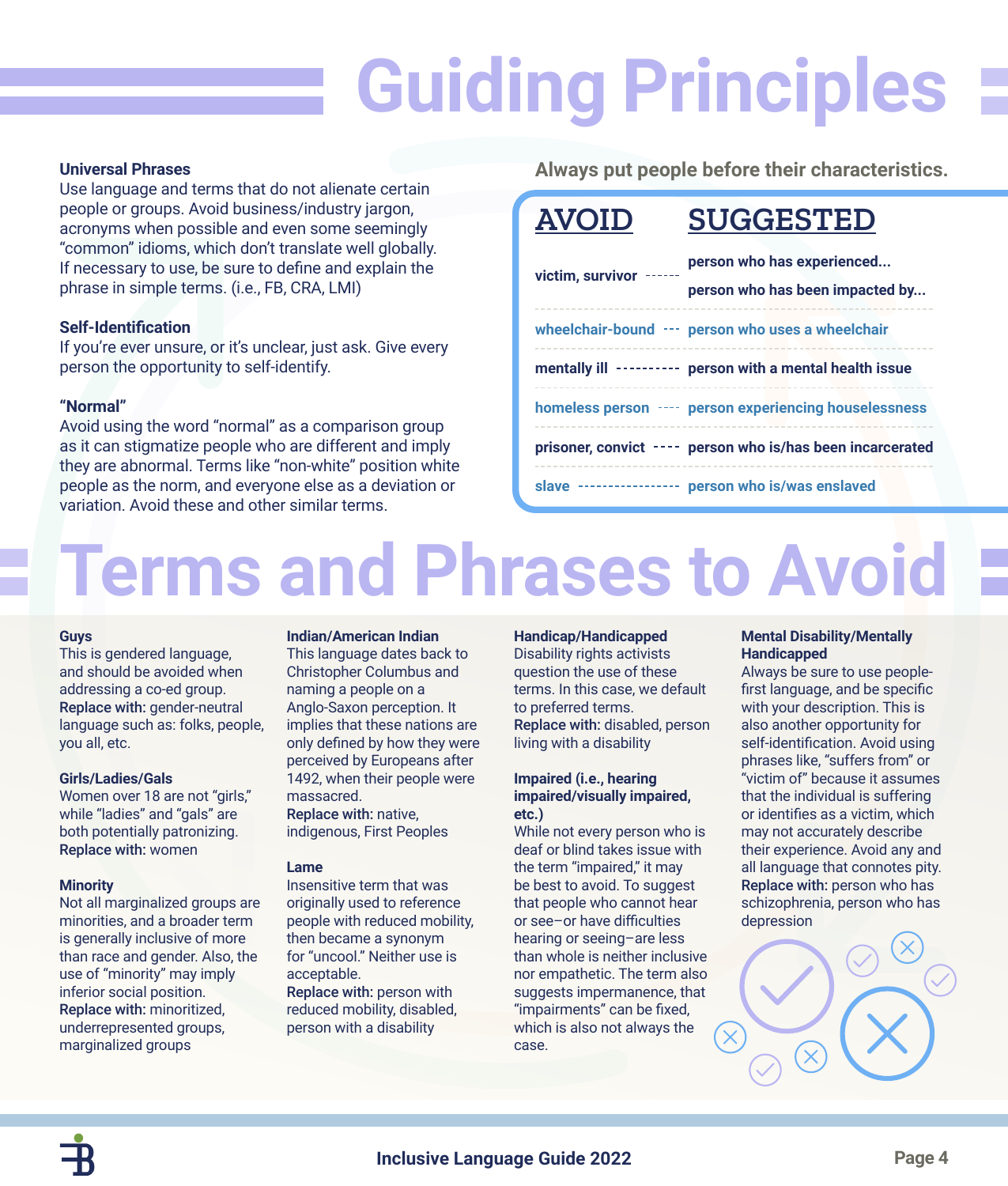# **Additional Considerations**

### **Overuse/Misuse of Diversity**

Many DEI leaders feel that the term "diversity" has lost its meaning. What started as an inspirational, idealistic term, has in some way become twisted, muddied, and watered down to little more than a buzzword.

One problem is that it lacks the emotional resonance needed to communicate the very real emotional root of equity and inclusion efforts. Not to mention it lacks the inference of action, which we need much more than just lip service. It's also too broad a term. Instead of saying you want "more diversity," specify what you really mean (i.e., more people of color, women, LGBTQIA+ folks, veterans, individuals with disabilities, etc.).



**Consider using "equality," "equity," "inclusion," and "belonging" in lieu of diversity.**

### **Latino/a/x vs Hispanic**

Many times these two descriptive terms are used interchangeably. But they do not refer to the same groups.

- **• Latinx** (the gender-neutral form of Latino/a) is a descriptor of people who have ancestry from Latin America.
- **• Hispanic** is a descriptor of people, nations, and cultures that have a historical link to the Spanish language or the country of Spain.



There are, however, some people who don't feel as comfortable with the term Hispanic or Latinx. So again, this comes down to personal preference, and it would be best practice in this situation to listen for what term people use and/ or allow people to self-identify. When in doubt, use Latinos and/or Latinas.



There are a lot of differing views on the use and distinction between these terms. Because this descriptor is so subjective and personal, we encourage you to simply ask. To reinforce our previous guidelines, always give the opportunity to self-identify.

In cases you do use the terms, Black and Black American, capitalize the "b" in Black. There should also be no hyphen in Black American and African American, unless the term is used as a descriptive adjective (i.e., African-American ancestry, African-American history, etc.).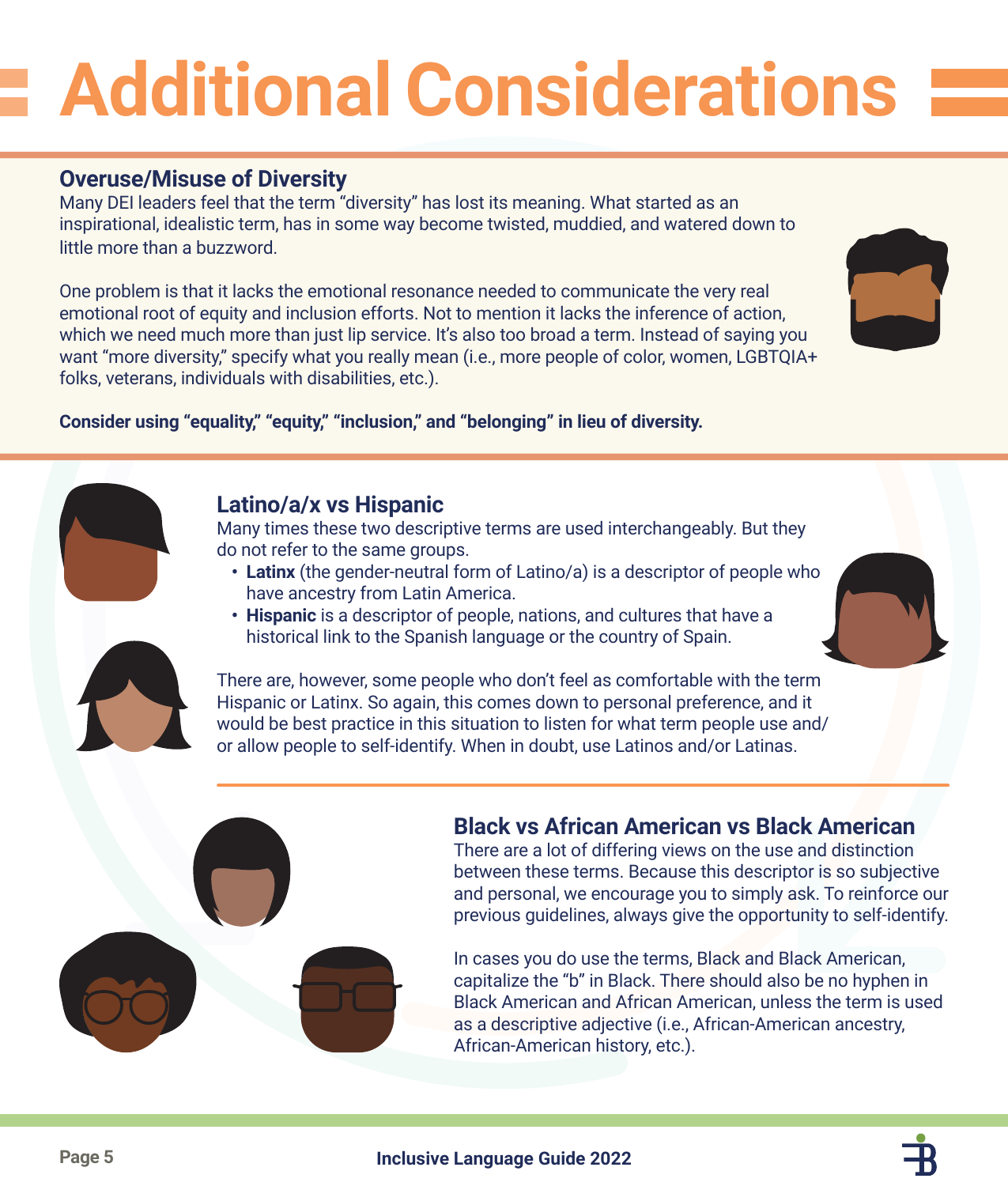# **Additional Considerations**

### **Inclusive Greetings**

Echoing our guidelines around the use of more gender-neutral language, avoid addressing, acknowledging, and greeting individuals and groups with assumed or collective gendered terms.

**Avoid:** ladies, gentlemen, ma'am, sir, girls, guys, etc. **Embrace:** friends, folks/folx, everyone, you all, etc.





### **Pronoun Formatting and Capitalization**

When writing one's pronouns, for example in an email signature or below your name in a slide deck, choose the pronouns most accurate and authentic to who you are and how you identify.

There's no hard and fast rule for how to format and/or capitalize pronouns. Typically, you'll see pronouns divided by slashes (e.g., she/her/hers or they/them). Capitalization is personal preference.



### **Gender-Neutral Pronouns**

The singular "they" is the most common pronoun used by non-binary people, although not the only one. While the traditional use of the singular "they" is for a person whose gender isn't known or isn't important in the context, the new use of "they" is direct and for a person whose gender is known, but does not identify as male or female. (Merriam-Webster)

For example, when referring to a coworker whose pronouns are "they/ them," you would say, "This is my friend, \_. I met them at work." Or "They are really great at their job." And if you're ever unsure of an individual's pronouns, just ask. Keep in mind our general principle of self-identification.

It can also be helpful to indicate your pronouns in communication channels like in your email signature or name on Zoom. Not only does this provide the opportunity to self-identify, but it also normalizes the process and indicates a safe environment for individuals who identify as non-binary.